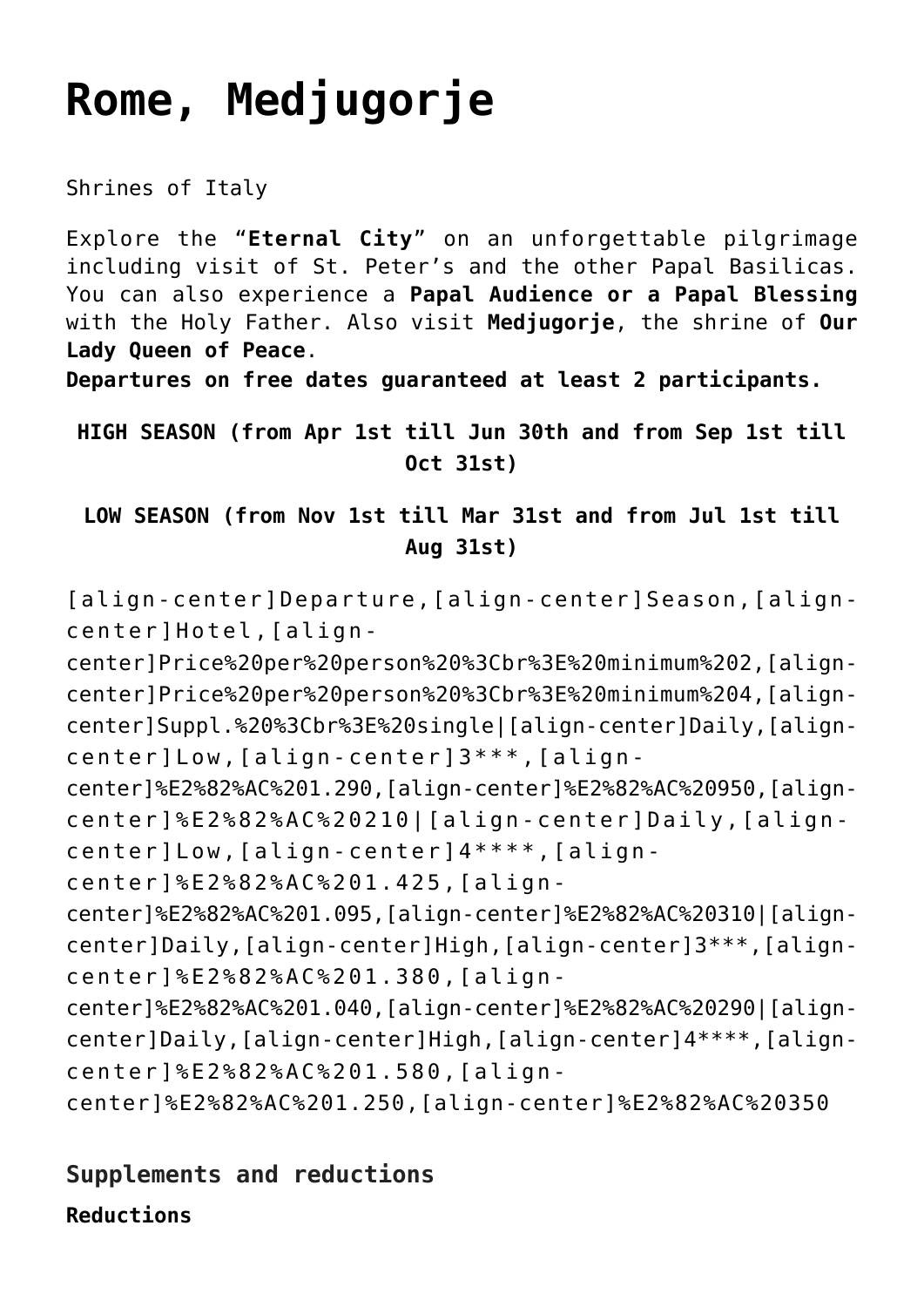– Free: children 0/2 years old in triple room with two adults – 50% off: children 2/8 years old in triple room with two adults

– 25% off: third passenger in triple

# **Foreseen hotels**

# ROME

3\*\*\* Bonus Pastor

4\*\*\*\* Cicerone

# MEDJUGORJE

 $3***$  Lux

4\*\*\*\* Medjugorje & Spa

## **01 – ROME**

Arrival at the Hotel in Rome and accommodation. Rest of the day at leisure. Overnight in hotel.

#### **02 – ROME**

Buffet breakfast in hotel. Today enjoy a full-day sightseeing (with private English-speaking local guide) moving around the "Eternal City" with the metro: in the morning we'll visit St. Peter's Basilica and the beautiful St. Peter's Square. In the afternoon we'll complete the visit of the main Basilicas: the Basilica of St. Mary Major, St. John Lateran with nearby Holy Stairs Church and St. Paul Outside the Walls. Return to your hotel. Overnight in hotel. (B)

#### **03 – ROME**

Buffet breakfast in hotel. Free day for personal visits and activities. (Possibility to participate in the Papal Audience if it is Wednesday or to attend the Papal Blessing if it is Sunday). Overnight in hotel. (B)

# **04 – ROME / SPLIT / MEDJUGORJE (Flight + 140 Km)**

Buffet breakfast in hotel. Private minivan transfer to the airport to take the flight to Split. Arrival, pick up by private minivan and transfer to Medjugorje for accommodation. Tonight enjoy dinner at our hotel. (B,D)

**05 – MEDJUGORJE**